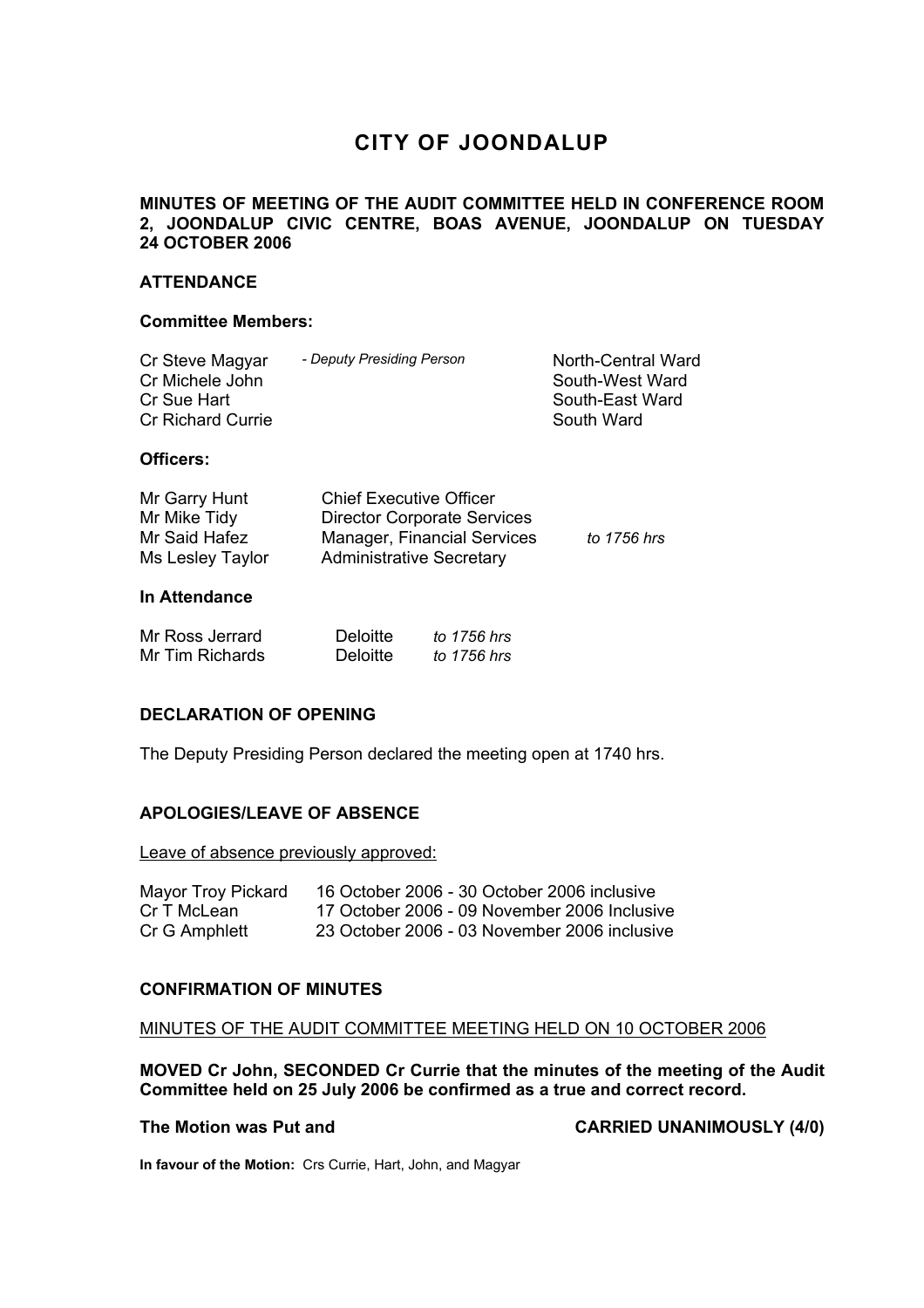# **ANNOUNCEMENTS BY THE DEPUTY PRESIDING PERSON WITHOUT DISCUSSION**

Nil.

# **DECLARATIONS OF INTEREST**

#### **Disclosure of Financial Interests**

Nil.

#### **Disclosure of interest affecting impartiality**

| <b>Name/Position</b>      | <b>Mr Mike Tidy</b> – Director Corporate Services                |
|---------------------------|------------------------------------------------------------------|
| <b>Item No/Subject</b>    | Item 1 - 2005/06 Annual Financial Report                         |
| <b>Nature of interest</b> | Interest that may affect impartiality.                           |
| <b>Extent of Interest</b> | Mr Tidy's brother is an employee of Deloitte, but not an auditor |
|                           | and not part of the audit team for the City of Joondalup.        |
|                           |                                                                  |

| <b>Name/Position</b>      | Mr Garry Hunt - Chief Executive Officer                 |  |
|---------------------------|---------------------------------------------------------|--|
| <b>Item No/Subject</b>    | Item 2 – Quarterly Report – Corporate Credit Card Usage |  |
| <b>Nature of interest</b> | Interest that may affect impartiality                   |  |
| <b>Extent of interest</b> | Relates to CEO credit card expenditure                  |  |

# **IDENTIFICATION OF MATTERS FOR WHICH THE MEETING MAY SIT BEHIND CLOSED DOORS**

Nil.

#### **PETITIONS AND DEPUTATIONS**

Nil.

# **ITEM 1 2005/06 ANNUAL FINANCIAL REPORT - [50068]**

**WARD:** All

**RESPONSIBLE** Mr Mike Tidy **DIRECTOR:** Corporate Services

### **PURPOSE**

To consider the 2005/06 Annual Financial Statements and the auditor's report.

# **EXECUTIVE SUMMARY**

In accordance with Section 6.4 of the Local Government Act 1995, the 2005/06 Annual Financial Report has been prepared and the accounts and the report have been submitted to the City's auditors.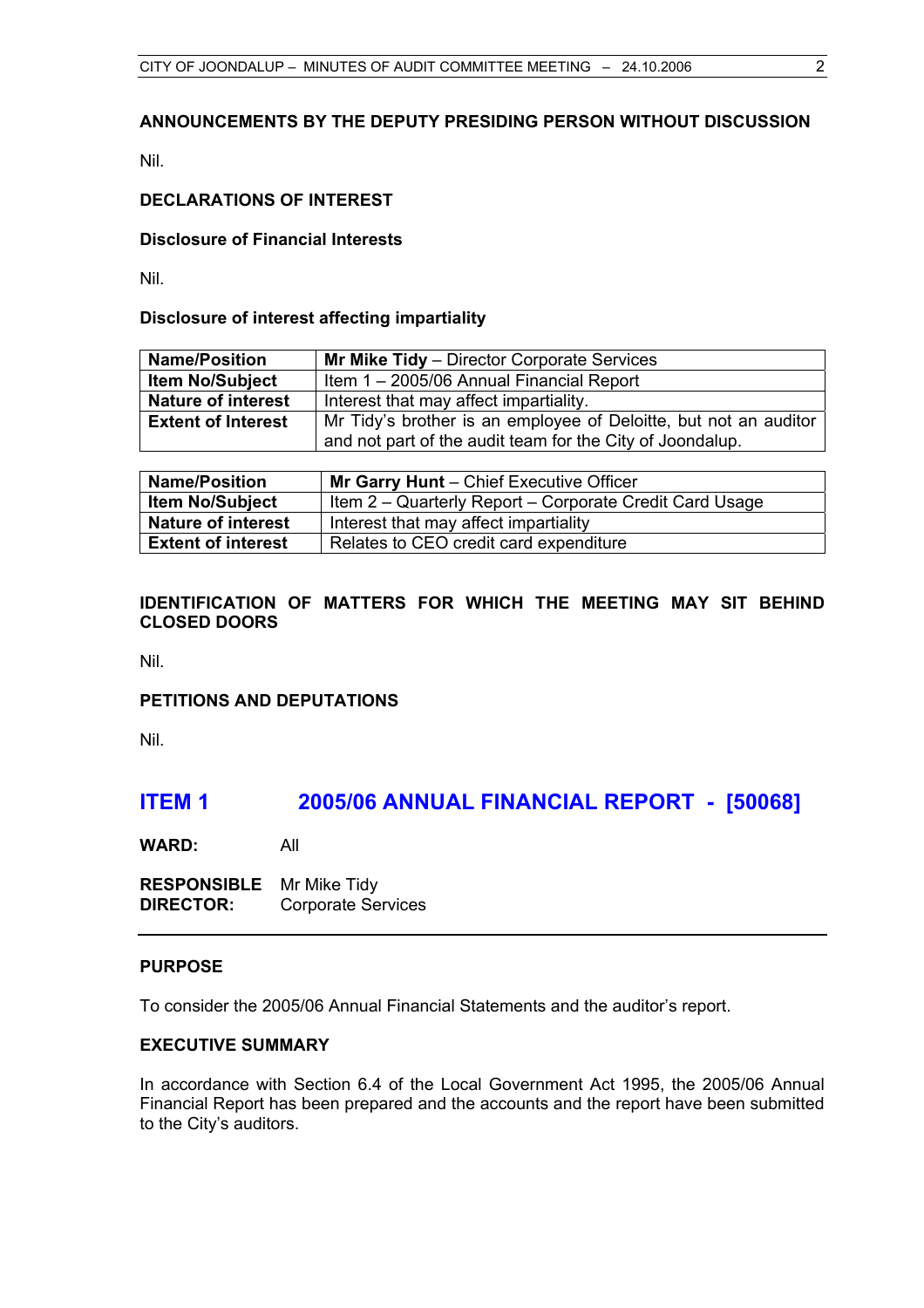The City's auditors have completed their audit of Council's accounts and the Annual Financial Report for the 2005/06 financial year in accordance with the terms of their appointment and the requirements of the Local Government Act 1995 Part 7 Division 3 and submitted their report. An abridged set of Financial Statements will form part of the 2005/06 Annual Report.

The auditors report and the Annual Financial Report for the financial year 2005/06 are submitted for the Committee's consideration.

The following recommendation is provided for the Audit Committee's consideration:

*That the Audit Committee RECOMMENDS that Council, BY AN ABSOLUTE MAJORITY, ACCEPTS the Annual Financial Report of the City of Joondalup and the accompanying audit report for the financial year 2005/06 forming Attachment 1 to this Report.* 

# **BACKGROUND**

Section 6.4 of the Local Government Act 1995 sets out the requirements for a local government to prepare an annual financial report and to submit both the report and its accounts to its auditor by 30 September each year. The City of Joondalup has met these requirements and the City's auditors have completed the audit of Council's accounts and Annual Financial Report for the financial year 2005/06.

As has been past practice, an abridged version of the Annual Financial Report has also been prepared for inclusion in the City's Annual Report. The Annual Financial Report for the financial year 2005/06 is included with this report at Attachment 1.

# **DETAILS**

# **Issues and options considered:**

The preparation of an Annual Financial Report and the submission of the report and the City's accounts to the auditors for audit are statutory requirements of the Local Government Act 1995.

The Annual Financial Report needs to be accepted by Council in order to enable the holding of an Annual General Meeting of Electors at which the City's Annual Report containing the abridged version of the financial report will be considered. The Annual Financial Report is also required to be submitted to the Executive Director of the Department of Local Government and Regional Development.

#### **Link to Strategic Plan:**

Strategy 4.1 of the City's Strategic Plan 2003-2008:

*"To manage the business in a responsible and accountable manner"* 

# **Legislation – Statutory Provisions:**

Local Government (Financial Management) Regulation 51(2) states:

*"A copy of the annual financial report of a local government is to be submitted to the Executive Director within 30 days of the receipt by the CEO of the auditor's report on that financial report."*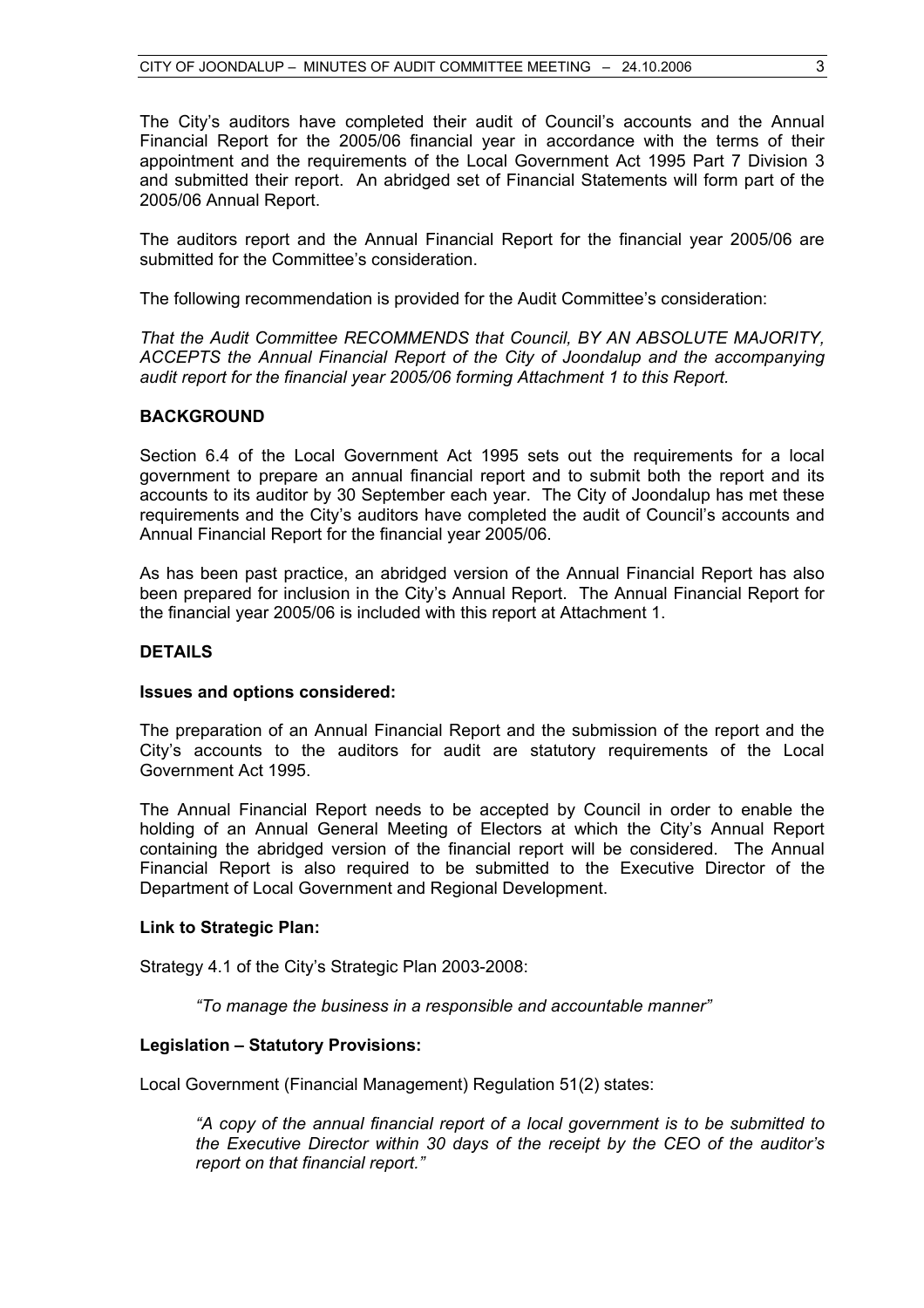Section 5.53 of the Local Government Act 1995 states:

# *5.53 Annual Reports*

- *(1) The local government is to prepare an annual report for each financial year.*
- *(2) The annual report is to contain:*

 *……….* 

 *(f) the financial report for the financial year;* 

 *………..* 

Section 5.54 of the Local Government Act 1995 states:

# *6.4 Financial report*

- *(1) A local government is to prepare an annual financial report for the preceding financial year and such other financial reports as are prescribed.*
- *(2) The financial report is to* 
	- *(a) be prepared and presented in the manner and form prescribed; and*
	- *(b) contain the prescribed information.*
- *(3) By 30 September following each financial year or such extended time as the Minister allows, a local government is to submit to its auditor —* 
	- *(a) the accounts of the local government, balanced up to the last day of the preceding financial year; and*
	- *(b) the annual financial report of the local government for the preceding financial year.*

#### **Risk Management considerations:**

The risk associated with not accepting the Annual Financial Report for the financial year 2005/06 is that it could lead to failure to set a date for the Annual General Meeting of Electors resulting in non-compliance with the requirements of the Local Government Act 1995.

#### **Financial/Budget Implications:**

Nil.

# **Policy Implications:**

Nil.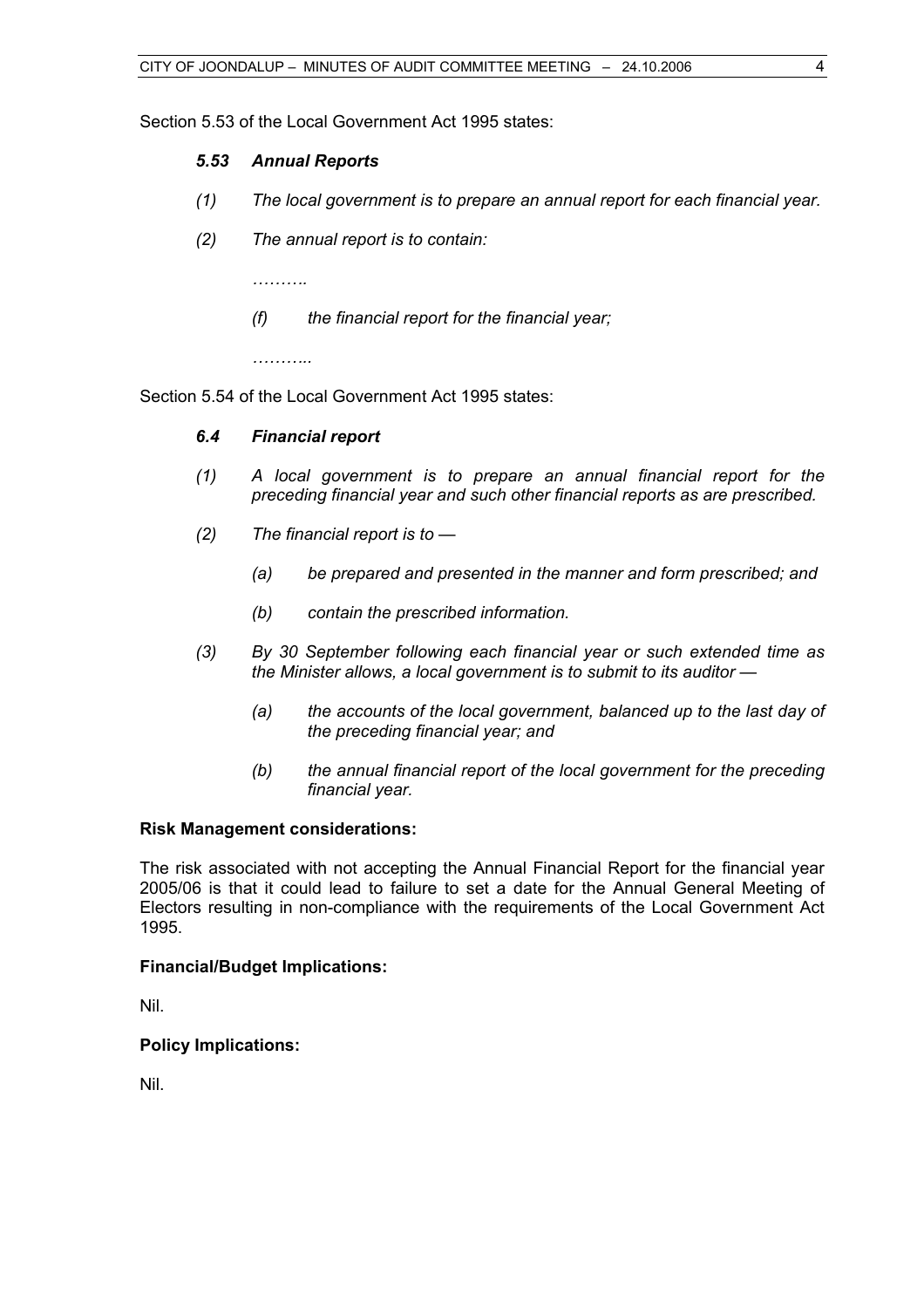#### **Regional Significance:**

Nil.

### **Sustainability Implications:**

Nil.

#### **Consultation:**

There is no legislative requirement to consult on the preparation of the Annual Financial Report, but the Local Government Act 1995 requires an Annual General Meeting of Electors to be held and the City's Annual Report incorporating the abridged financial report to be made available publicly. The full Annual Financial Report will also be publicly available.

### **COMMENT**

In order for the City to meet its legislative requirements, it is recommended that the Council accepts the Annual Financial Report for the financial year 2005/06.

#### **ATTACHMENTS**

Attachment 1 Annual Financial Report for the financial year 2005/06.

### **VOTING REQUIREMENTS**

Absolute Majority

**MOVED Cr Hart, SECONDED Cr John that the Audit Committee RECOMMENDS that Council ACCEPTS the Annual Financial Report of the City of Joondalup and the accompanying audit report for the financial year 2005/06 forming Attachment 1 to this Report.** 

Discussion ensued.

Messrs Jerrard and Richards provided an overview of the audit recently undertaken with regard to the City's financial accounts.

## **AMENDMENT MOVED Cr Hart, SECONDED Cr Currie that an Additional Point 2 be added to the Motion as follows:**

**"2 that the Director of Corporate Services and the Manager of Financial Services and responsible officers involved with the preparation of the Annual Financial Statements be complimented.** 

# The Amendment was Put and **CARRIED** (4/0)

**In favour of the Amendment:** Crs Currie, Hart, John, and Magyar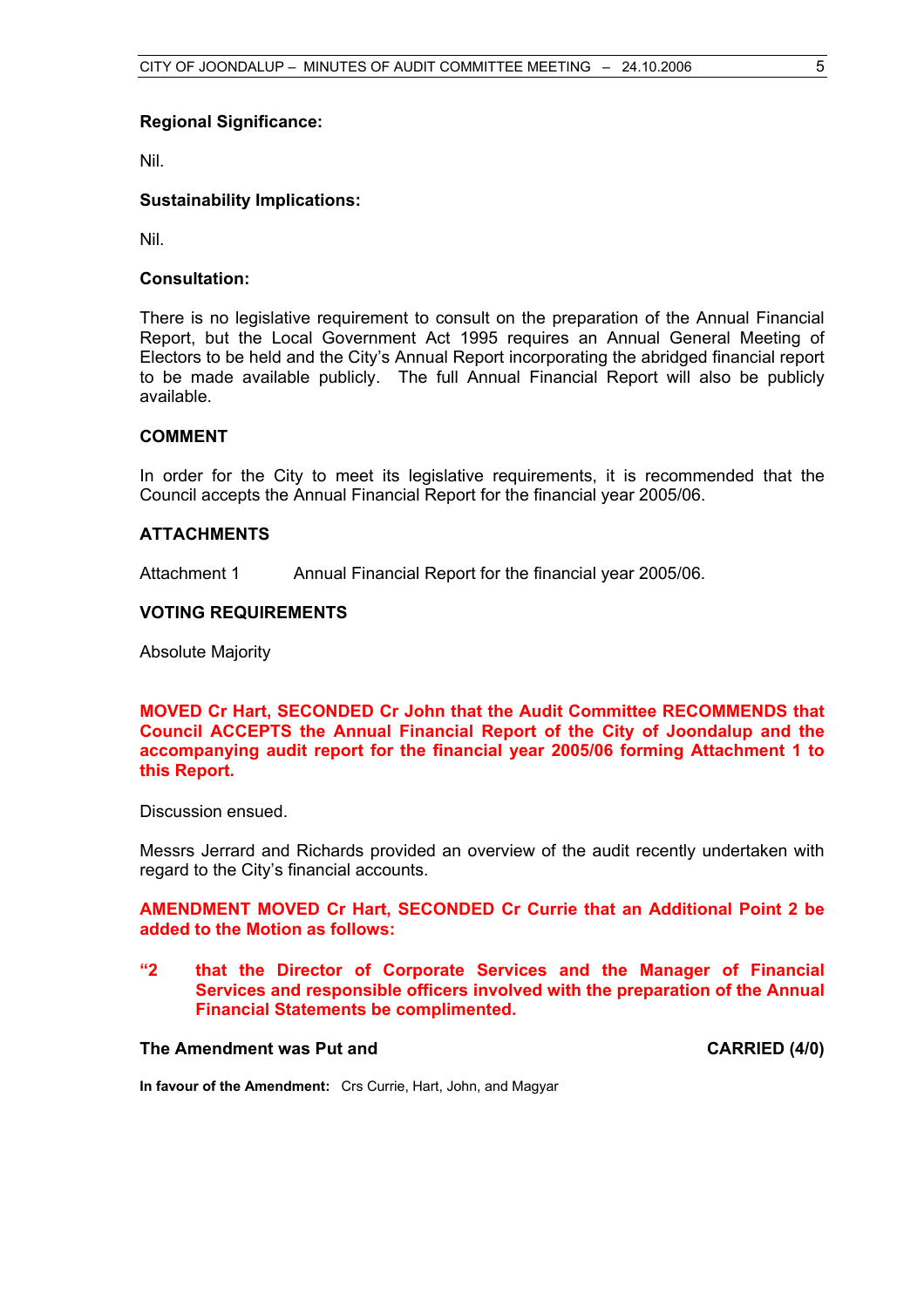#### **The Original Motion as amended, being:**

**That the:** 

- **1 Audit Committee RECOMMENDS that Council ACCEPTS the Annual Financial Report of the City of Joondalup and the accompanying audit report for the financial year 2005/06 forming Attachment 1 to this Report;**
- **2 Director of Corporate Services and the Manager of Financial Services and responsible officers involved with the preparation of the Annual Financial Statements be complimented.**

**was Put and CARRIED BY AN ABSOLUTE MAJORITY (4/0)** 

**In favour of the Motion:** Crs Currie, Hart, John, and Magyar

*Appendix 1 refers* 

*Messrs Jerrard and Richards of Deloitte and Manager Financial Services left the Room at 1756 hrs.* 

Director Corporate Services advised the committee that 2006 was the last year of the current Audit contract.

# **ITEM 2 QUARTERLY REPORT- CORPORATE CREDIT CARD USAGE - [098820 [18049] [50068]**

**WARD:** All

**RESPONSIBLE** Mr Mike Tidy **DIRECTOR:** Director Corporate Services

### **PURPOSE**

The purpose of this report is to provide the Audit Committee with details of the corporate credit card usage of the CEO for the quarter ended 30 September 2006.

#### **EXECUTIVE SUMMARY**

At its meeting held on 11 October 2005, Council inter alia resolved that a quarterly report on the corporate credit card usage of the CEO and Mayor is to be prepared and presented to the Audit Committee - CJ210-10/05. The report for the quarter ended 30 September 2006 is attached.

*It is recommended that the Audit Committee NOTES the report on the corporate credit card usage of the CEO for the quarter ended 30 September 2006 as shown on Attachment 1 to this Report.*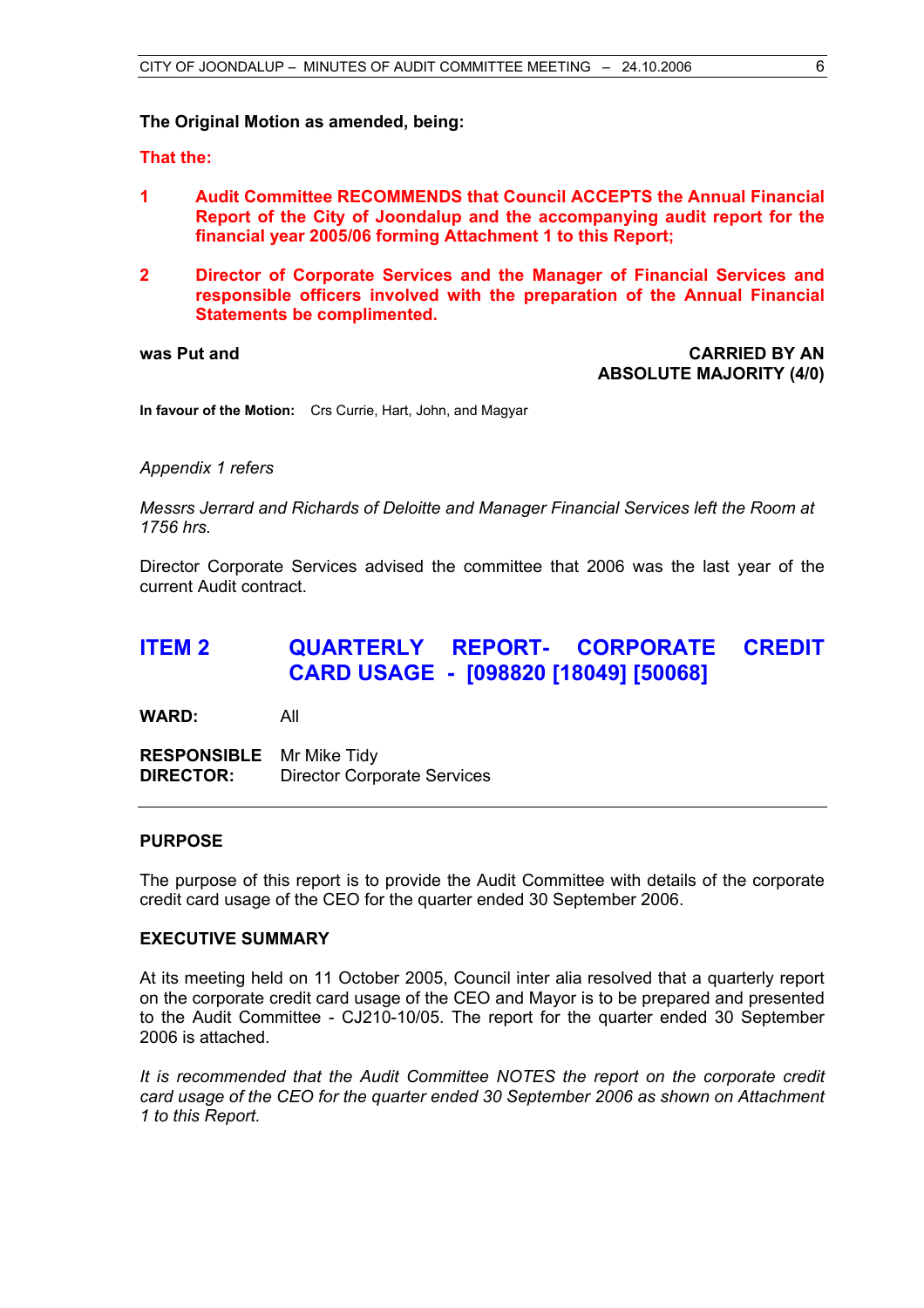# **BACKGROUND**

The information to be provided in the Warrant of Payments on the usage of corporate credit cards was the subject of extensive investigation by the City, details of which were reported to Council on 11 October 2005.

Following its deliberation, it was resolved:

#### *That Council:*

- *1 AGREES that the payee name be provided on the single line credit card payments included in the Warrant of Payments;*
- *2 AMENDS the wording of the recommendation in the Warrant of Payments report to reflect the CEO's delegated power to make payments and Councils procedural role in noting the report;*
- *3 REQUESTS that the Director of Corporate Services prepare a quarterly report for the Audit Committee on the corporate credit card usage of the CEO and Mayor.*

### **DETAILS**

At its meeting held on 11 October 2005, Council considered the advice received from the City's legal representatives, the City's Auditors and the Department of Local Government on the details to be provided in the Warrant of Payments in relation to credit cards. Following its deliberation, Council inter alia requested the Director of Corporate Services to prepare a quarterly report for the Audit Committee on the corporate credit card usage of the CEO and Mayor.

The quarterly report as requested is provided per Attachment 1.

#### **Issues and options considered:**

As provided in CJ210 – 10/05.

#### **Link to Strategic Plan:**

The list of payments links to the Strategic Plan outcome of: "The City of Joondalup is a sustainable and accountable business" and in particular objective 4.1 which is "to manage the business in a responsible and accountable manner".

#### **Legislation – Statutory Provisions:**

Regulation 11(1) of the Local Government (Financial Management) Regulations 1996 requires a local government to develop procedures for the authorisation and payment of accounts to ensure that there is effective security for, and properly authorised use of credit cards.

#### **Risk Management considerations:**

In accordance with the City's procedure 5.9 Use of Credit/Charge Cards, the CEO's credit card has a maximum limit of \$5,000. All expenditure incurred by the CEO by way of credit card is authorised by the Director Corporate Services. It is also a requirement, by resolution of Council, that the CEO's credit card expenditure is reviewed by the Audit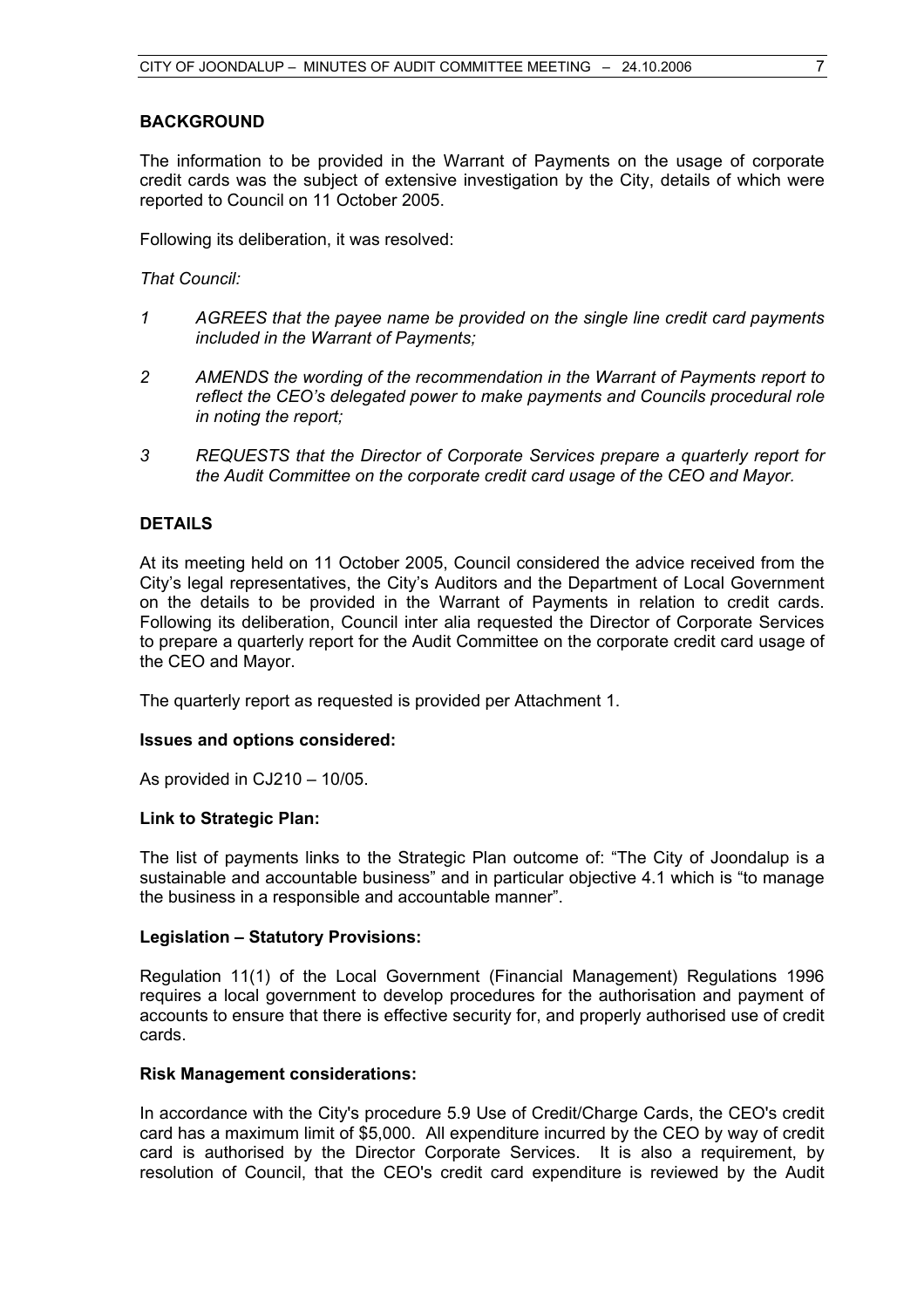Committee on a quarterly basis. The procedure additionally covers matters such as the issue and return of credit cards, lost or stolen cards, what purchases can be made by credit cards, documentation requirements and management review.

#### **Financial/Budget Implications:**

Not Applicable.

#### **Policy Implications:**

Not Applicable.

#### **Regional Significance:**

Not Applicable.

#### **Sustainability Implications:**

By ensuring that expenditure is incurred in accordance with procedures and within budget parameters, financial viability and sustainability is maintained.

#### **Consultation:**

Not Applicable.

#### **COMMENT**

The CEO's credit card usage is in accordance with procedure 5.9 Use of Credit/Charge Cards and the Contract of Employment of the CEO, with all expenditure being business related and authorised by the Director Corporate Services.

# **ATTACHMENTS**

Attachment 1 CEO Quarterly Credit Card Expenditure for the Quarter Ended 30 September 2006.

#### **VOTING REQUIREMENTS**

Simple Majority

#### **MOVED Cr Hart, SECONDED Cr John that the Audit Committee NOTES the report on the corporate credit card usage of the CEO for the quarter ended 30 September 2006 as shown on Attachment 1 to this Report.**

Chief Executive Officer provided an explanation in relation to individual entries listed as expenditures against his credit card.

#### The Motion was Put and **CARRIED UNANIMOUSLY** (4/0)

**In favour of the Motion:** Crs Currie, Hart, John, and Magyar

*Appendix 2 refers*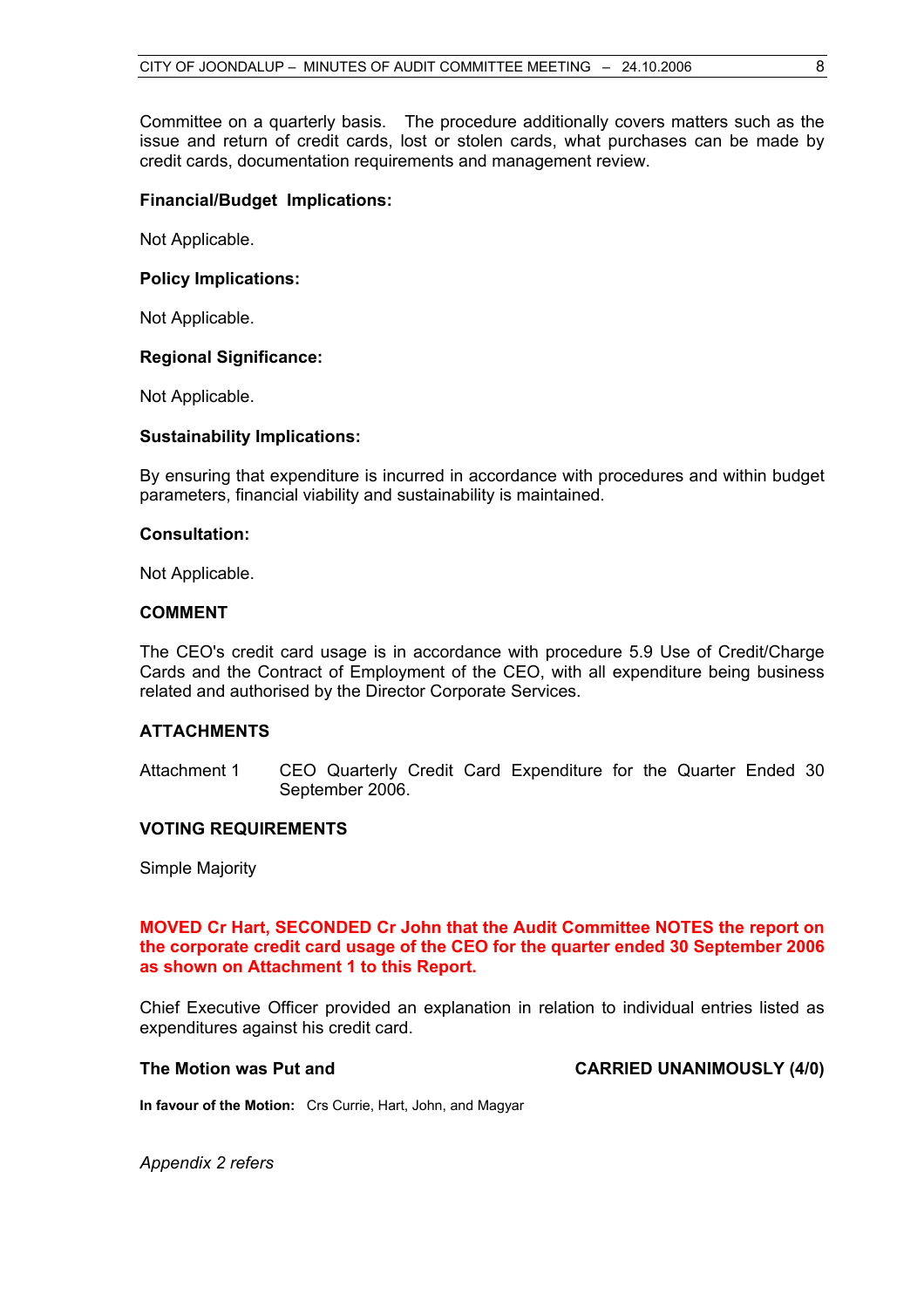# **ITEM 3 REVIEW OF LEVEL OF DELEGATION TO THE CEO IN RELATION TO WRITE-OFF OF MONIES - [23171] [50068]**

**WARD:** All

**RESPONSIBLE** Mr Mike Tidy **DIRECTOR:** Director Corporate Services

#### **PURPOSE**

The purpose of this report is to review the level of delegation to the CEO in relation to the write-off of monies as requested by Council at its meeting of 6 June 2006.

# **EXECUTIVE SUMMARY**

Council has requested the Audit Committee to undertake a review of the existing delegation for Write-Off of Monies. The review has examined similar delegations in place at a number other local governments. It is clear that there is no industry standard or benchmark and the Council needs to determine its own level of delegation in relation to its own particular circumstances.

Having given consideration to all of these issues it is recommended that Council:

- *1 NOTES the review undertaken by the Audit Committee of the Write-off of Monies delegation; and*
- *2 DETERMINES that there be no change to the existing delegation for the Write-off of Monies.*

#### **BACKGROUND**

At its meeting of 6 June 2006 Council resolved as follows:

- 1 NOTES the minutes of the Audit Committee meeting held on 26 April 2006 forming Attachment 1 to Report CJ079-06/06;
- 2 APPROVES an amendment to the Chief Executive Officer's 'Authority To Write-Off Monies' as detailed in the Register Of Delegated Authority to read:

*'Delegation to – Chief Executive Officer –individual items to \$20,000, subject to a report being provided to the Audit Committee on a six (6) monthly basis on the exercise of this delegation for amounts between \$100 and \$20,000';* 

3 REQUESTS the Audit Committee to review the level of delegation to the CEO to write-off monies before the end of the year 2006;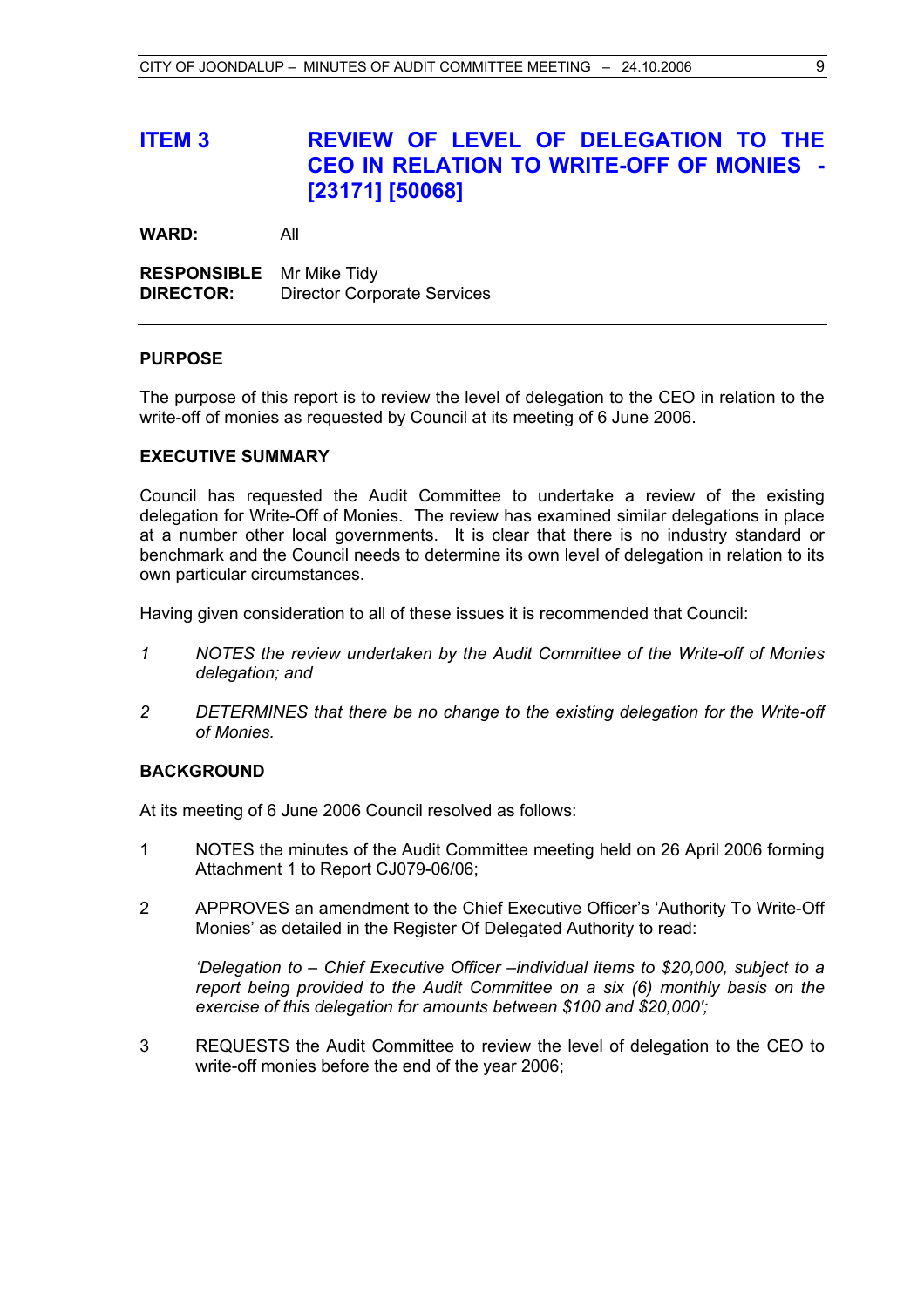- 4 REQUESTS the Audit Committee to include the following references in the determination of the appropriate level of delegation to write-off monies:
	- (a) The Local Government Act 1995, Section 1.3(2) (c) and (d), that is greater accountability of local governments to their communities and more efficient and effective local government;
	- (b) The Local Government Act 1995, Section 2.7(1):
		- (1) That the Council directs and controls the local government's affairs and is responsible for the performance of the local government's functions;
		- (2) Without limiting subsection (1), the Council is to oversee the allocation of the local government's finances and resources;
	- (c) The Local Government Act 1995, Section 5.41 (d) the CEO's functions to manage the day to day operations of the local government;
- 5 REQUESTS the Audit Committee to refer to the Shire of Busselton and City of Wanneroo delegations for the write-off of monies.

# **DETAILS**

#### **Issues and options considered:**

The current delegation for the write-off of monies has a limit for individual items up to \$20,000.

Item 4 of the resolution of 6 June 2006 sets out various provisions of the Local Government Act 1995 that the Audit Committee (the Committee) is asked to reference in their review of this delegation.

Section 1.3(2) of the act talks about the act being intended to result in:

- (c) greater accountability of local governments to their communities; and
- (d) more efficient and effective local government.

The current delegation clearly sets out to achieve both of these objectives. There are regular six monthly reports to Council via the Committee of all write-offs that have been approved under delegation. A review of these indicates that the vast majority of write-offs are minor in nature. It would not be efficient or effective for reports to be continually going to Council for approval. Not only is administrative efficiency an issue being able to respond in a timely manner to customers is also very important.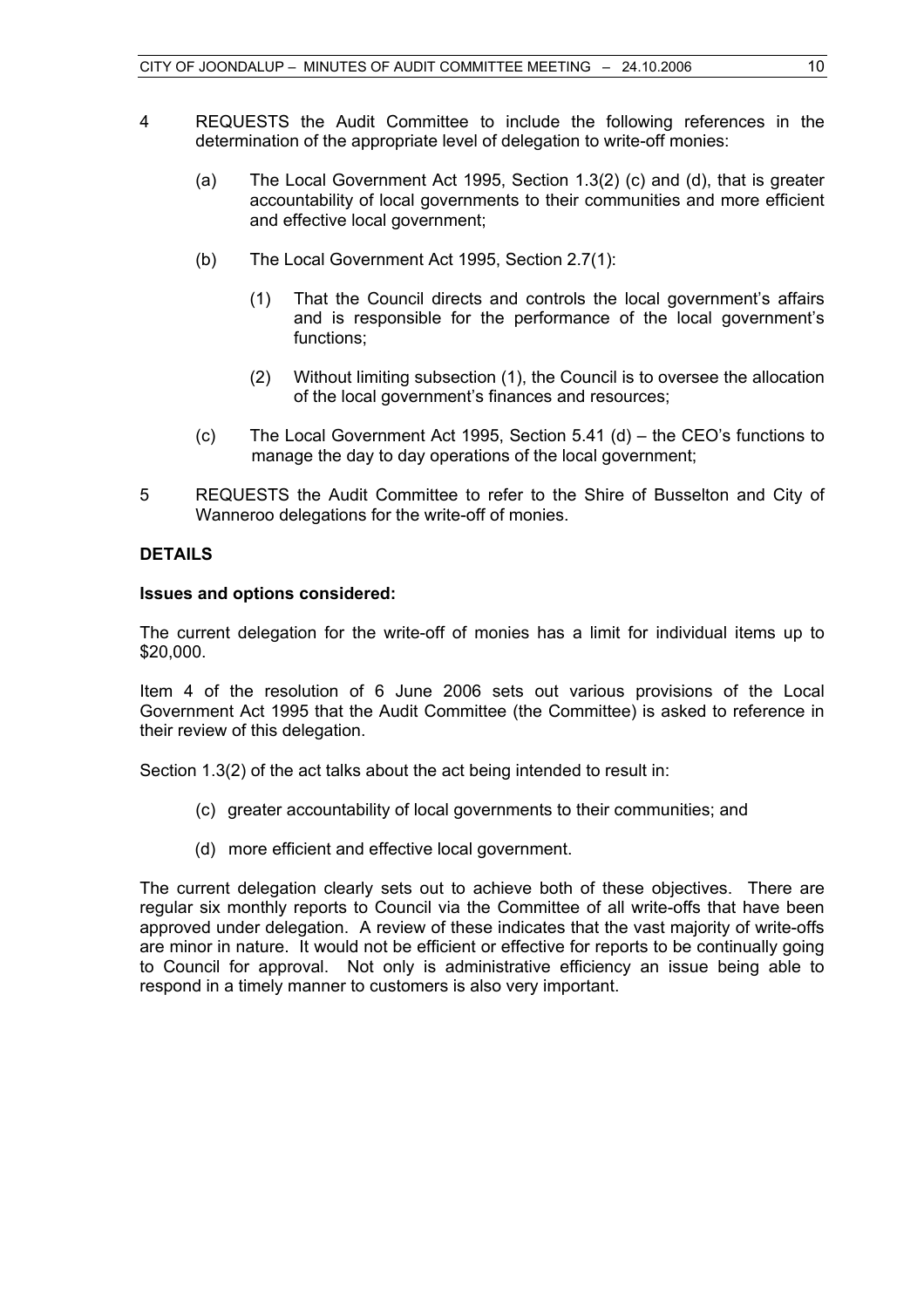Section 2.7 of the act talks about the role of the council and amongst other things sets out that:

- (1) The council
	- (a) directs and controls the local government's affairs; and
	- (b) is responsible for the performance of the local government's functions.
- $(2)$  Without limiting subsection  $(1)$ , the council is to  $-$ 
	- (a) oversee the allocation of the local government's finances and resources; and
	- (b) determine the local government's policies.

A delegation with regular reporting procedures addresses all of these elements. The Council is setting out in the delegation what powers can be exercised and in what circumstances. It is therefore directing and controlling the financial arrangements in relation to write-offs. Through regular reporting it is then able to have oversight of how the delegation has been exercised and therefore obtain comfort that it is in accordance with Council's intentions. This is overseeing the allocation of the City's finances and resources.

Section 5.41 of the act deals with the functions of the CEO and amongst other things provides that the CEO's functions are to;

- (d) manage the day-to-day operations of the local government;
- (i) perform any other function specified or delegated by the local government or imposed under this Act or any other written law as a function to be performed by the CEO.

By exercising the delegation in relation to the write-off of monies the CEO is taking responsibility for managing the day-to-day operations of the City but within a framework that is open and accountable and also ensures that the Council is fulfilling its obligations under the act in terms of responsibility, efficiency and effectiveness.

There is therefore a sound argument that the delegation meets the requirements and intent of the provisions of the act that the Committee has been asked to consider in its review.

Item 5 of the resolution of the 6 June 2006 requested that the Audit Committee refer to the delegations that the Shire of Busselton and the City of Wanneroo have in place for the write-off of monies. These have been included with the others that have been examined and are summarised in attachment 1. There is nothing particularly significant about the delegation that these two local authorities have in place.

Other than the Shire of Busselton all the other authorities are modest to large sized metropolitan authorities. As can be seen there is a large variety of levels of delegation with various limits. These range from several local authorities that have no delegations in place at all, up the City of Stirling where the limit is set at \$50,000.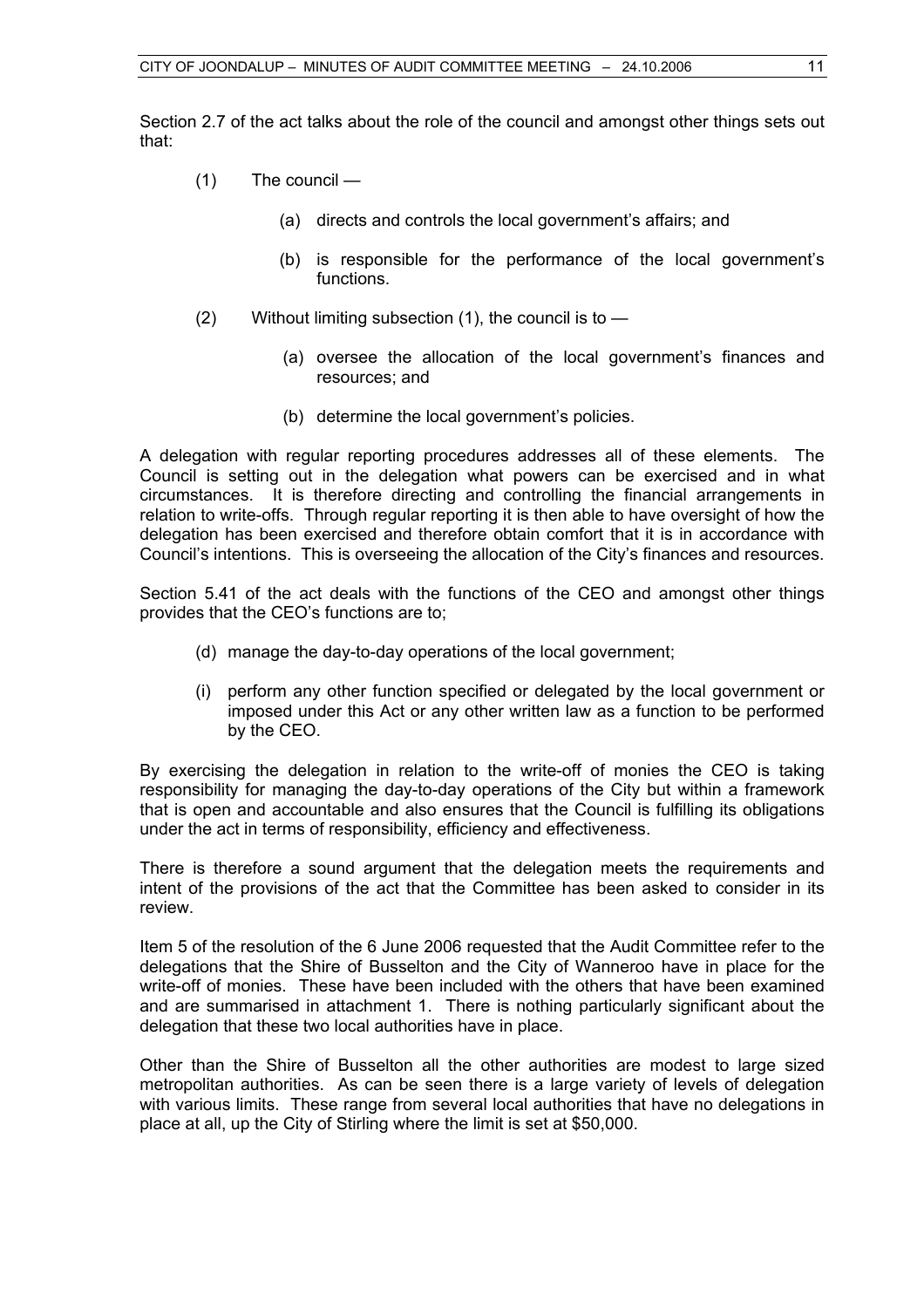This limit is an annual one and it does not apply to rates and service charges. The City of Perth has a maximum individual write-off limit of \$10,000 and a maximum annual aggregate limit of \$20,000. The City of Wanneroo's delegation, which is only \$500 also does not relate to rates debts.

Clearly there is no industry trend or common level of practice in relation to the delegations and Council therefore needs to consider its own circumstances in relation to the limit that it applies to a delegation to write-off monies.

The last three reports to the Committee on the exercise of the delegation cover its application over the combined period of two years from June 2004 to June 2006. Over this period the total of write-offs amounted to only \$12,983. These were all rates write-offs and were spread over literally hundreds of transactions. Individually most are very small with largest amounting to several hundred dollars.

Although this is fairly normal for rates it is general debtors where the amounts could potentially be larger. There has not been any general debtor write-offs in the period referred to but there are several current outstanding debts that are in difficulty eg a company in liquidation, which may result in the necessity for a full or partial write-off. The full debt in this example is \$6,921.20.

This needs to be kept in perspective and considered in the context of the size of the organisation. It is not unusual for end of month debtors balances to be in the order of \$1.5m at different times of the year. There will be occasions where a quick response to a request for write-off needs to be dealt with and there needs to be a reasonable level of delegation to deal with this. Within this context the current \$20,000 limit to the level of delegation does not seem unreasonable. It should be noted that the delegation is not used frivolously. All avenues of recovery are explored bearing in mind the potential cost of that recovery action. In the example used there will be no write-off until all avenues for recovery have been exhausted.

#### **Link to Strategic Plan:**

- 4.2.1 Provide efficient and effective service delivery
- 4.3.3 Provide fair and transparent decision making processes

# **Legislation – Statutory Provisions:**

In addition to the sections already referred to, section 6.12 of the Local Government Act 1995 sets out Council's powers in relation to the write-off of amounts of money. Sections 5.42 and 5.43 then set out the provisions in relation to the delegation of power to the CEO.

#### **Risk Management considerations:**

The risk management considerations are really about ensuring that there is proper exercise of the delegation and that there is appropriate oversight of the decisions made to write-off monies. As the delegation currently stands there are requirements that a report of the exercise of the delegation be provided to the Committee on a six monthly basis.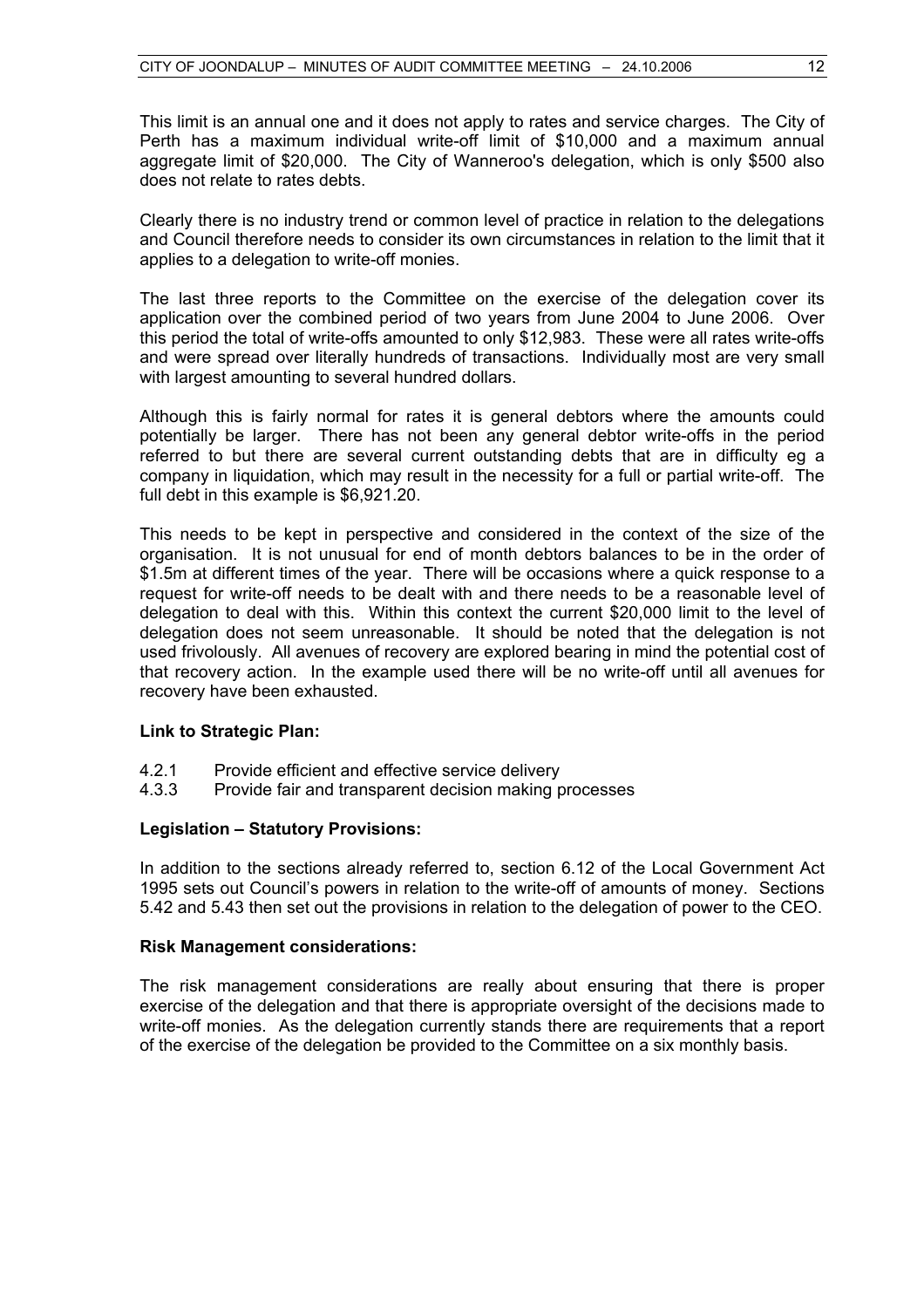### **Financial/Budget Implications:**

The budget implications of write-offs will vary from year to year. In recent times the amount of total debt written off in a financial year has not been significant with the total value of write-offs for the last two full financial years only amounting to \$12,983. In this context the budget implications are minor.

### **Policy Implications:**

There are no policy implications, this report relates to the delegation only.

### **Regional Significance:**

Not Applicable.

### **Sustainability Implications:**

Not Applicable.

#### **Consultation:**

Not Applicable.

# **COMMENT**

It is quite apparent from looking at what other Councils are doing in relation to delegating power to write-off monies that there is no common or standard industry practice. It is really up to Council to determine what its needs are for its requirements and circumstance.

From a practical point of view in terms of efficiency, effectiveness and responding to customers in a timely manner it is clear that there needs to be some level of delegation to write-off monies.

Historically most of the write-offs are rates, albeit in very small amounts representing rounding errors or minor short payments of accounts. It could be argued that given the recent history of the level of write-offs that the current level of delegation that is in place is quite high. It is important to appreciate however that on a day-to-day management basis it is essential to have flexibility when negotiating the recovery of outstanding monies and to be able to make decisions quickly in relation to issues associated with the recovery of debts.

It is considered therefore that the current delegation and the level of delegation to write-off monies for individual items up to \$20,000 is appropriate to the needs of the City of Joondalup. It is also considered that the Council's and CEO's obligations in relation to openness, accountability, efficiency and effectiveness are appropriately addressed in the delegation and associated reporting requirements.

# **ATTACHMENTS**

Attachment 1 Summary of Write-Off Delegations and Limits of Other Councils.